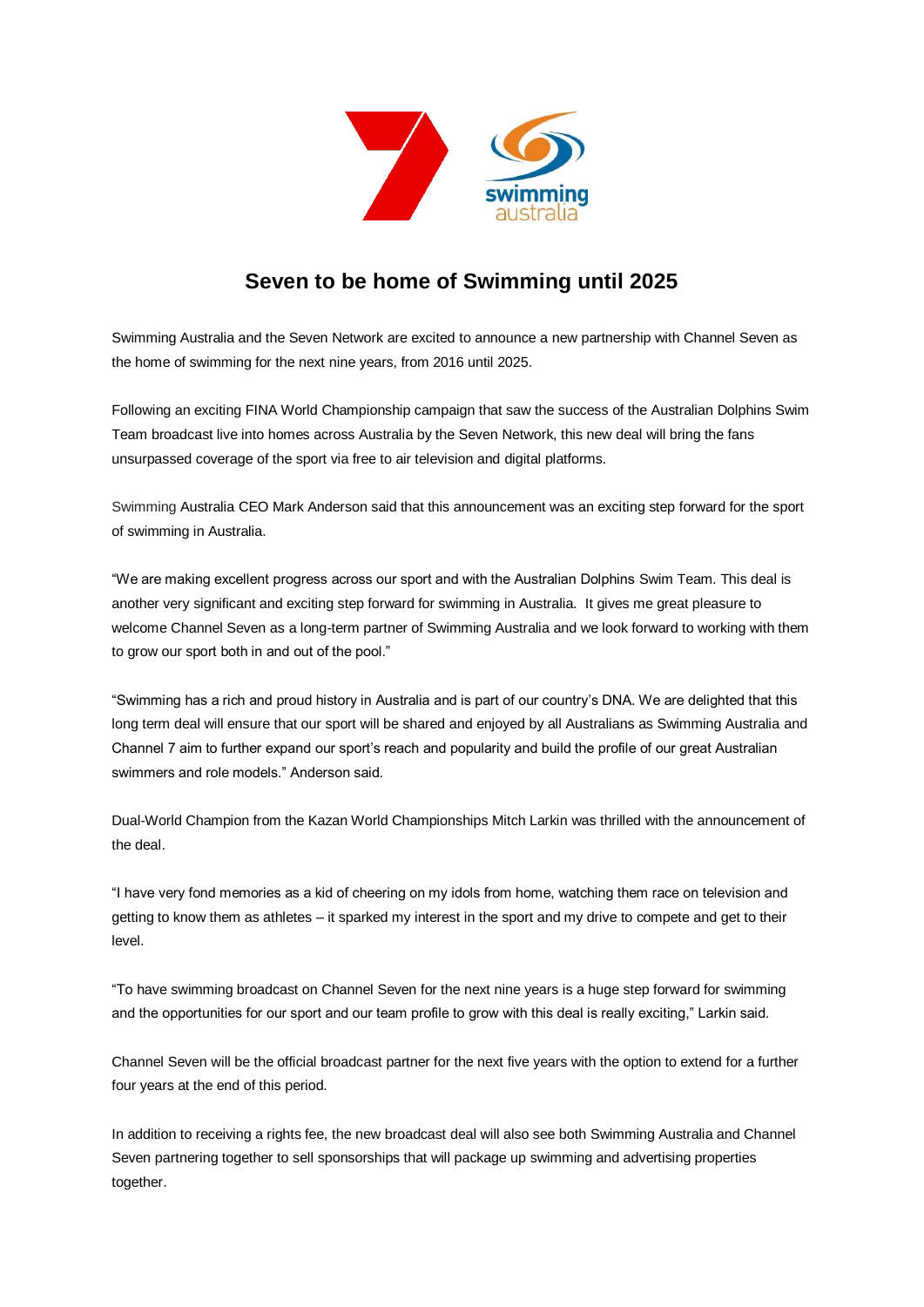"This is more than just a broadcast deal; it is an innovative partnership that will see mutual benefits to Swimming Australia and the Seven Network. The way we have structured the agreement is a great demonstration of the partnership as both partners seek to not only build the profile of the sport but to also grow our revenue to allow us to develop the sport across all levels," Anderson said. "This deal will see the Seven Network take swimming through two Olympic and Paralympic cycles and the Commonwealth Games at an exciting time in the Dolphins' history."

Seven was the first network to broadcast the World Swimming Championships in primetime – the Championships in Perth (1998) that announced the arrival of Ian Thorpe and Grant Hackett as World Champions in the lead-up to the Olympic Games in Sydney.

Commenting, Saul Shtein, Seven's Head of Sport, said: "We are delighted to sign this new partnership. Seven has a deep and proud connection with swimming in Australia and this new agreement further underlines our leadership in sports television. Today's signing aligns perfectly with our long-term partnership with the International Olympic Committee and our commitment to the Commonwealth Games and the Paralympic Games.

Commenting, Kurt Burnette, Seven's Chief Revenue Officer, said: "We are looking forward to working closely with Swimming Australia in further expanding its presence on television and across all of our media and digital platforms to deliver innovative marketing partnerships for our clients. The opportunities will be enormous."

Swimming will feature on our screens during a number of major international events including next year's Olympic and Paralympic Games in Rio and the FINA World Championships in Budapest, Hungary the year after in 2017 and the Commonwealth Games on the Gold Coast in 2018.

As well as this, the Seven Network will broadcast Swimming Australia's major international and national events that are hosted within Australia. In April all eyes will be on the swimmers as they search for a spot on the Olympic and Paralympic Teams, with all the action available via the Seven Network.

Viewers across the country will be taken into the centre of the action, behind the blocks and into the pool to see the swimmers chase their dreams at the 2016 Hancock Prospecting Australian Swimming Championships in Adelaide during April next year.

Swimming Australia President John Bertrand AM said this new innovative partnership was a game changer. "This deal is a game changer for the sport of swimming, both in terms of rich content to be broadcast to the nation as well as our ability to go to the sponsorship market with the Seven Network as our partner.

"Our athletes have pride, passion and commitment as they strive for success on the world stage. It gives me great pleasure to know that we can share these stories with the nation and share the journey of our Dolphins Team, across the Seven Network until 2025," Mr Bertrand said.